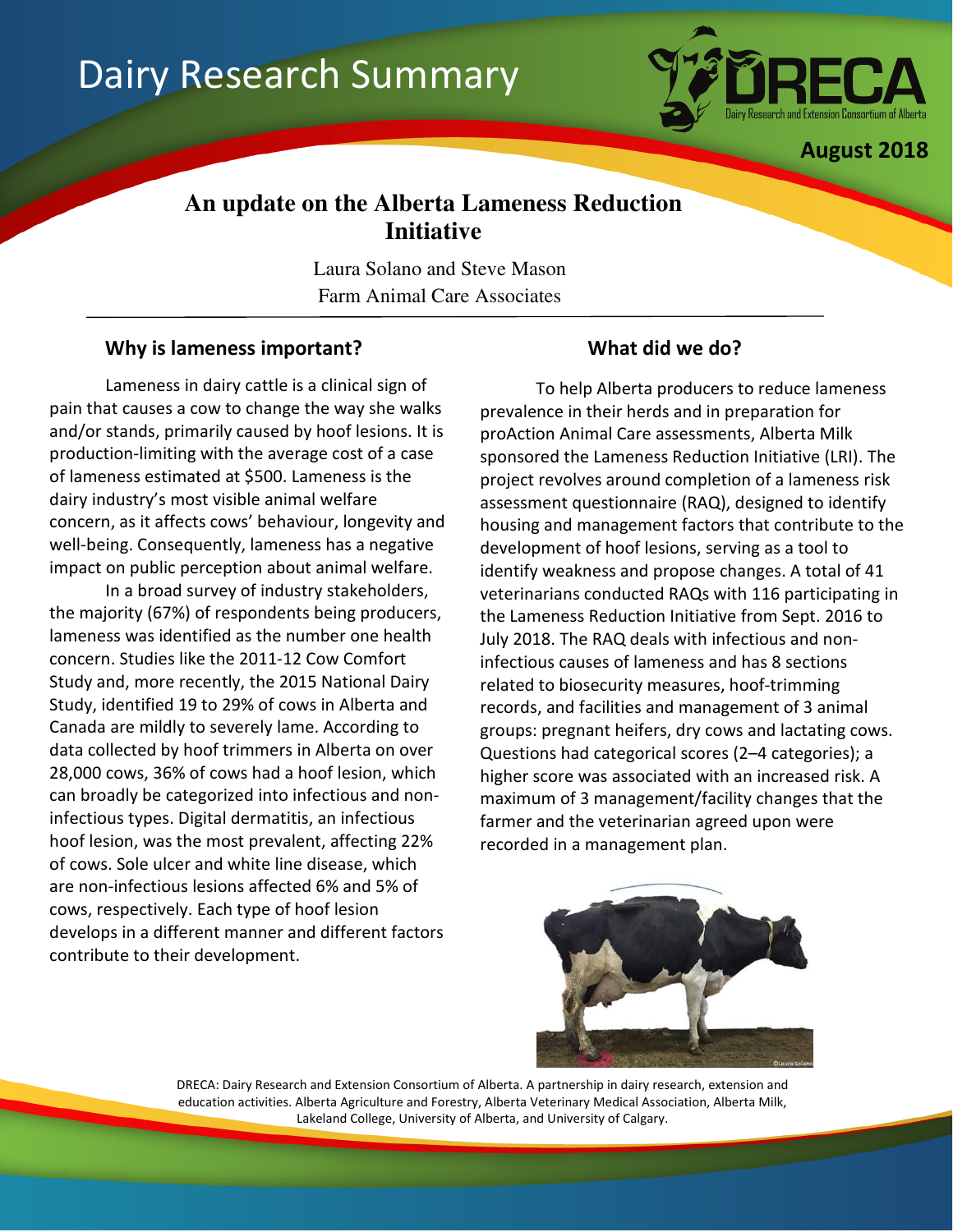Table 1. Percentages of farms with high scores for specific risk factors

|                                                                   | Percentage of |
|-------------------------------------------------------------------|---------------|
| <b>Risk factors for lameness</b>                                  | farms         |
| <b>Foot lesion data</b>                                           |               |
| Do not keep hoof-trimming records                                 | 14%           |
| More than 15% of trimmed cows had non-infectious lesions          | 31%           |
| More than 15% of trimmed cows had infectious lesions              | 30%           |
| <b>Biosecurity</b>                                                |               |
| Purchased cattle from ≥1 source                                   | 66%           |
| Unknown/Positive digital dermatitis status of source herds        | 59%           |
| Boots/coveralls are not supplied to visitors                      | 76%           |
| Unknown if hoof trimmer cleans chute/tools between farms          | 11%           |
| Pre-calf heifer & dry cow management                              |               |
| ≤ 50% of pregnant heifers have their hooves examined              | 61%           |
| $\leq$ 50% of dry cows have their hooves examined                 | 34%           |
| Dry cows do not walk through footbath                             | 90%           |
| Dry cow lying surface has $\leq$ 5 cm (2 inches) of bedding depth | 17%           |
| <b>Hoof-trimming practices</b>                                    |               |
| Hoof-trimming performed solely by farm personnel                  | 9%            |
| Farms that do not have or use a hoof-trimming chute               | 26%           |
| Failure to treat lame cows immediately after they are detected    | 40%           |
| Cows' hooves are examined ≤1 time in a year                       | 16%           |
| Foot-bathing practices for lactating cows                         |               |
| Cows never walk through a footbath                                | 14%           |
| Footbath is less than 3 m (10 ft) long                            | 74%           |
| Footbath is less than 10 cm (4 inches) deep                       | 20%           |
| Cows' feet are not rinsed before entering footbath                | 70%           |
| Cows walk through a footbath less than once per week              | 13%           |
| Footbath product is not renewed before 200 cows passes            | 28%           |
| Cow comfort for lactating cows                                    |               |
| Cows are required to stand in holding pen/headlocks for more 2    |               |
| hrs/day                                                           | 22%           |
| Barns with mattress, rubber, waterbed or concrete stall base      | 84%           |
| Lying surface with bedding $\leq$ 5 cm (2 inches) deep            | 65%           |
| Barns with inappropriate stall widths                             | 22%           |
| Barns with inappropriate stall lengths                            | 12%           |
| Barns with >1.1 cows per stall                                    | 13%           |
| Barns with concrete surface in the holding pen                    | 70%           |
| Barns with slippery flooring in cow traffic areas                 | 16%           |
| Barns where cows are required to make sharp turns                 | 46%           |
| Barns with inadequate feeder space per cow                        | 15%           |

<u>and</u> a